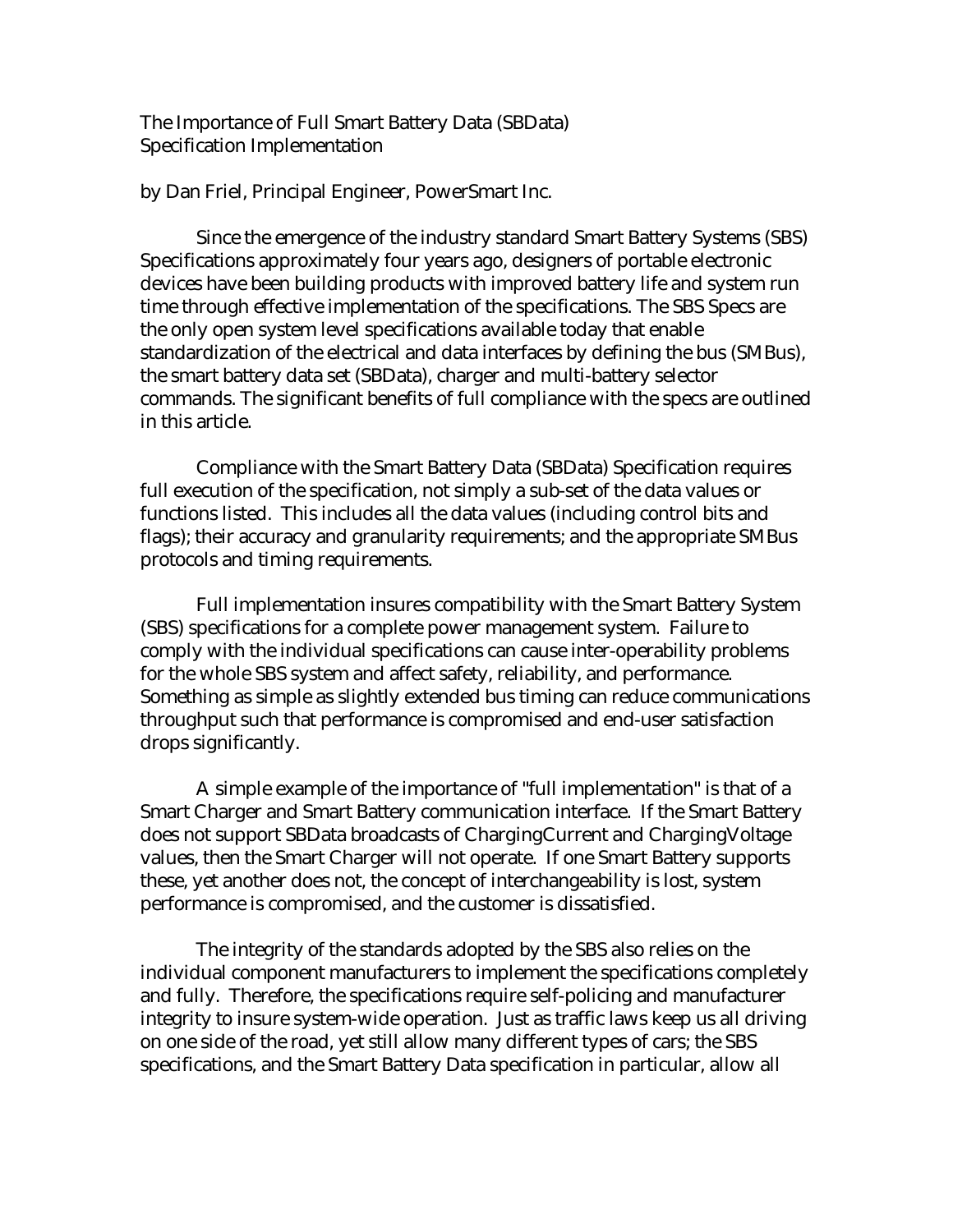components to participate in the system while still permitting product differentiation.

# Definition of Full Implementation

Although there are many definitions of "smart batteries," there is only one definition which complies with the Smart Battery System and which affords the adopters of this system special rights and privileges. This one definition is based on the SBS Smart Battery Data Specification, Version 1.0, originally developed by Duracell® and Intel®. The SBS Implementers Forum (SBS-IF) is now the organization responsible for ownership of the complete set of SBS specifications. The SBS-IF is also charged with maintaining these specifications, monitoring conformance, and enforcing "full implementation."

Full SBData Implementation is defined as:

- Execution of all 34 data value functions, including control and status flags
- Meeting the Accuracy and Granularity requirements of all 34 data value functions
- Maintaining proper SMBus timing and data transfer protocols

This definition insures a complete, safe, reliable, high-performance SBS system for power management and control. Without compliance to the full specifications, the system would not function properly and would risk safety, reliability and performance.

Although various manufacturers may claim "full implementation," there are some which do not comply 100% with the required data representations and/or control or status flags. Similarly, support for all modes of operation (power capacity mode, for example) is also a requirement.

# Definition: All 34 SBData Values

The Smart Battery Data Specification contains 34 data values representing the operating conditions, calculated predictions, and characteristic data of a SBS Smart Battery. These SBData values are the core components of the specification for the Smart Battery.

Full implementation requires that each data value reports in the units required and that all associated components of a particular function be supported. Some functions report differently depending on control and mode settings. Some control and status flags are optional and are not required while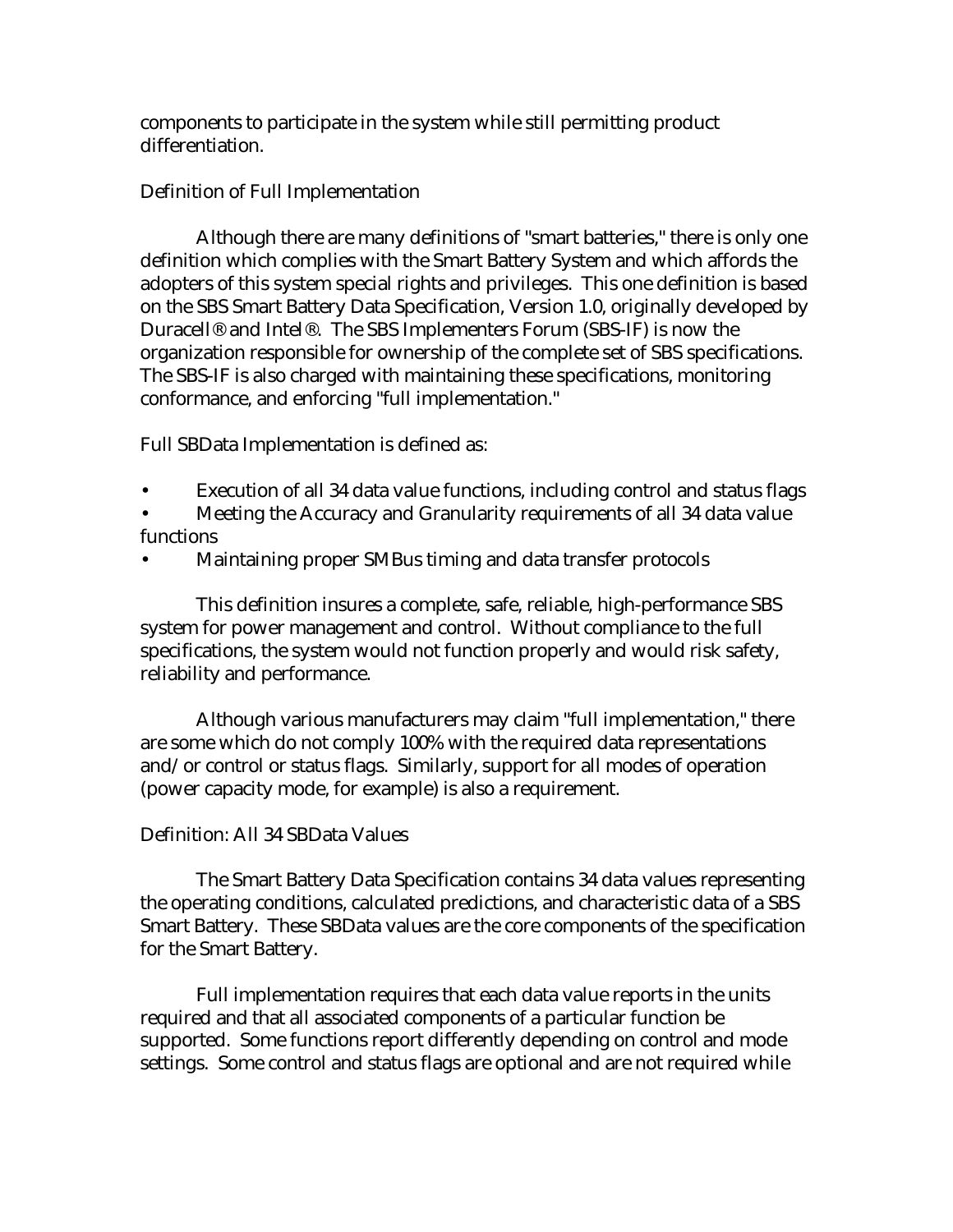others are specifically needed to support the full implementation guidelines stated.

Of particular importance for full implementation are the various modes of operation and data reporting. The SBData defines some capacity data to be reported in both mAmp-Hour units and 10 mWatt-Hour units. Similarly, the AtRate function can receive data in either mAmp units or 10 mWatt units. Other reported data values are also dependent on the capacity reporting units used, such as the RunTimeToEmpty and AverageTimeToEmpty data values.

The total of 34 data values can be further sub-divided into six (6) key areas of functionality. The six sub-groups are:

- Measurements
- Capacity Information
- Time Remaining
- Alarms and Broadcasts
- Mode, Status, and Errors
- Historical and Identification

These sub-groupings can also assist in the implementation of the data values since some commonality occurs within these groups.

#### **Measurements**

The direct environmental measurements of the Smart Battery are:

- Voltage (mV)
- Temperature (0.1°K)
- Current (mA)
- AverageCurrent (mA)

These measurements must occur at a rate that can insure the accuracy of the capacity information. Full implementation requires a minimum sample or integration time (based on the application), while still conserving operating power for the portable system itself. In this regard, the battery electronics designer has multiple options of multiplexing, sampling, integrating, etc.

Generally, measured data values should be reported with a delay no longer than one (1) second when in normal load or charging states, and up to four (4) seconds when at rest (no significant charge or discharge.) The question often arises concerning the responsiveness of the measured values. Full implementation requires that these values return data in a "reasonable time" that can be used by a power management system, depending on the present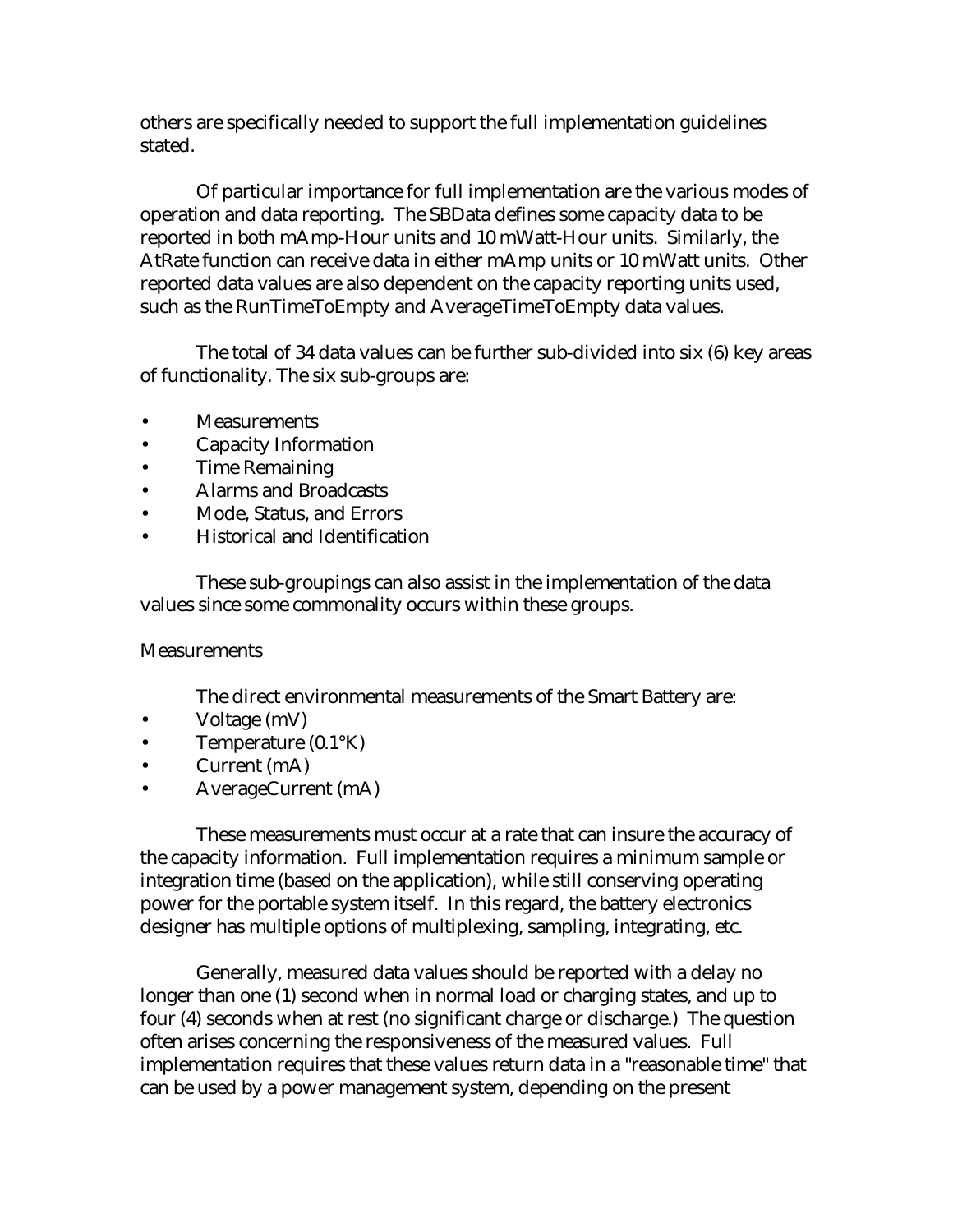operational state of the Smart Battery. Simply put, this means that if a battery is at rest (not being charged or discharged at a significant rate, such as less than 10 mA, for example), then it can report measured values at a slower refresh rate. However, when charge or discharge is occurring at an appreciable rate, the measured values must be reported and refreshed at a rate that is useful.

# Capacity Information

The Smart Battery's capacity information includes state-of-charge information but also the actual capacity values in multiple representations. The capacity values include:

- RelativeStateOfCharge (%)
- AbsoluteStateOfCharge (%)
- RemainingCapacity (mAH or 10 mWH)
- FullChargeCapacity (mAH or 10 mWH)

The capacity information is represented in either unit-less percentages or in true mAH or 10 mWH values depending on the requested data function. Granularity and accuracy values also apply to these calculated values and typically include the use of the MaxError function in the accuracy definitions.

Note that the mAH or 10 mWH representations of capacity are also rate dependent (C/5 or P/5 rates respectively) and may change based on the present charge or discharge rate.

The determination of mAH or mWH is done via the CAPACITY\_MODE control flag in the BatteryMode data function. Full implementation requires that these values be available in both units. The reasoning for power (10 mWH) units is to simplify the representation to a Host or operating system which may not be aware of the size (voltage) of the battery. By using power units the size is inherent in the data value and no additional translational calculation is required. Future PC operating systems and driver applications are expected to use power (capacity) reporting from the Smart Battery to simplify calculations for capacity and power available.

### Time Remaining

The time remaining at present and predicted rates are calculated using the previously discussed capacity information and the Smart Battery's ability to predict when the capacity will be depleted, based on both measurements and knowledge of the battery cell's performance. These data values are: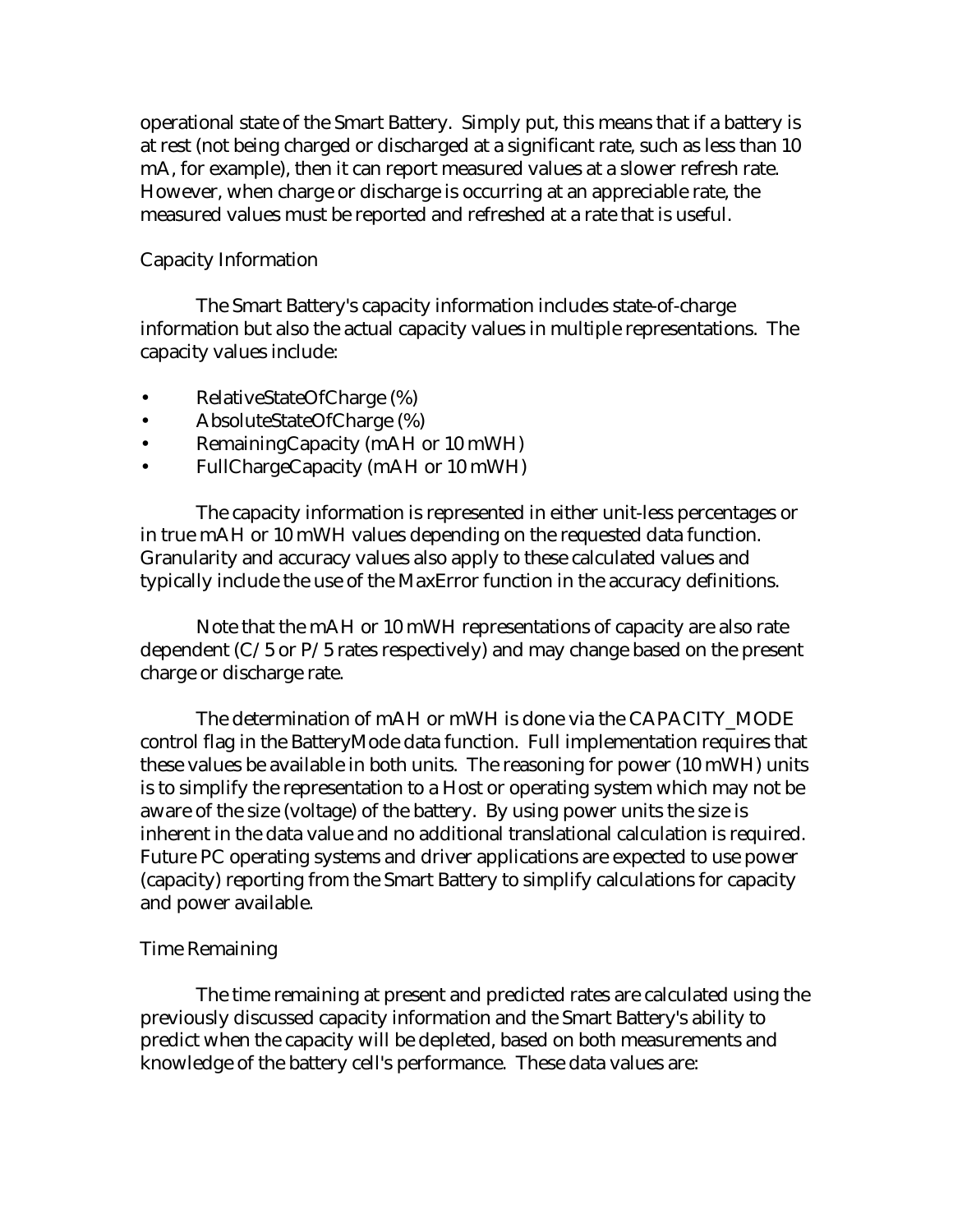- RunTimeToEmpty (minutes)
- AverageTimeToEmpty (minutes)
- AverageTimeToFull (minutes)
- AtRate (mA or 10 mW)
- AtRateTimeToFull (minutes)
- AtRateTimeToEmpty (minutes)
- AtRateOK (Boolean flag)

These time remaining functions are also impacted by the CAPACITY\_MODE control flag in the BatteryMode data function. Only the AtRate function is explicitly affected since the value written to AtRate may be in either mA or 10 mW depending on the mode. The other calculated time remaining values may be affected due to alterations in how the capacity values are calculated based on the CAPACITY\_MODE setting.

Values written to AtRate are not assumed to be automatically converted if the CAPACITY\_MODE flag is altered in BatteryMode. Therefore, before using the AtRate time functions, the original value in AtRate should be confirmed along with the present CAPACITY\_MODE setting.

Granularity on all time values is set to 2 minutes although better performance is suggested. Accuracy values are dependent on the MaxError value and should represent minimum "safe" and conservative times.

### Alarms and Broadcasts

The ability of the Smart Battery to respond even when not being addressed is critical to the safe and reliable operation of the complete system. Additionally, the ability to instruct a Smart Charger how to control charging voltage and current also contributes to system safety and ease of use. The broadcast data values are:

- AlarmWarning (bit flags)
- RemainingCapacityAlarm (mAH or 10 mWH)
- RemainingTimeAlarm (minutes)
- ChargingCurrent (mA)
- ChargingVoltage (mV)

The alarm functions in AlarmWarning is identical to the BatteryStatus data value except for the lower-most four (4) bits of AlarmWarning which are defaulted to high. The same four bits represent the most recent error code when read from the BatteryStatus data function. The remaining upper bits are identical in both functions.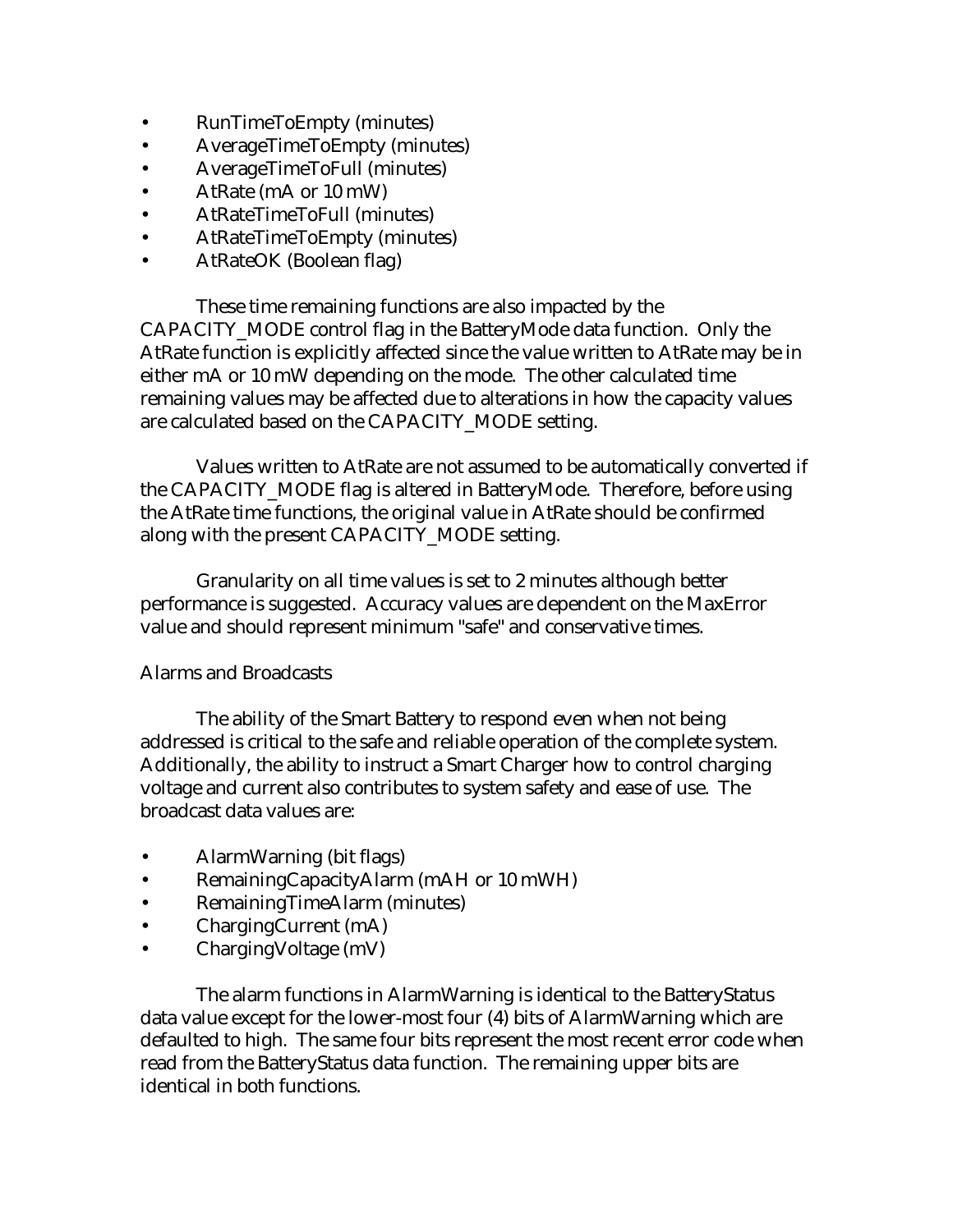The minimum and maximum rates of broadcasting are defined to insure safety in charging situations. Alarm broadcasts have higher rates than charging instruction broadcasts. Termination warnings may also be broadcast to multiple sources (not simply the Smart Charger, for example) to provide an additional safety notification method. In all cases, the Smart Battery may not broadcast at all during the first 10 seconds of an initialized SMBus (both lines go high).

The RemainingCapacityAlarm must permit set points represented in either mAH or 10 mWH as determined by the CAPACITY\_MODE control bit in the BatteryMode data function. Initial (at time of first use after manufacture) values for RemainingCapacityAlarm must be 10% of DesignCapacity and the RemainingTimeAlarm must be 10 minutes.

Both settable alarms (RemainingTimeAlarm and RemainingCapacityAlarm) must support the zero set-point to allow the alarm to be disabled if desired. All other alarm functions may NOT be disabled.

The charging broadcasts of ChargingCurrent and ChargingVoltage may be disabled by the CHARGER\_MODE control bit in the BatteryStatus function. However, when a Smart Battery is disconnected from the SMBus system (bus lines both low for more than two (2) seconds), the default state of  $CHARGER$  MODE = 0 (broadcasts NOT disabled) must be restored.

#### Mode, Status, and Errors

Understanding the operational parameters and error conditions of the Smart Battery is key to maintaining a reliable system, particularly when more than one device may be involved. The Smart Battery can provide additional system information through use of the mode, status and error functions:

- BatteryMode
- CAPACITY MODE
- CHARGER\_MODE
- MaxError
- BatteryStatus
- ManufacturerAccess

The required control flags in the BatteryMode data function are listed above. The following control flags are NOT required from BatteryMode but may be used to provide additional system information. The sub-control flags shown must be supported if the "enabled" or "support" portion is available: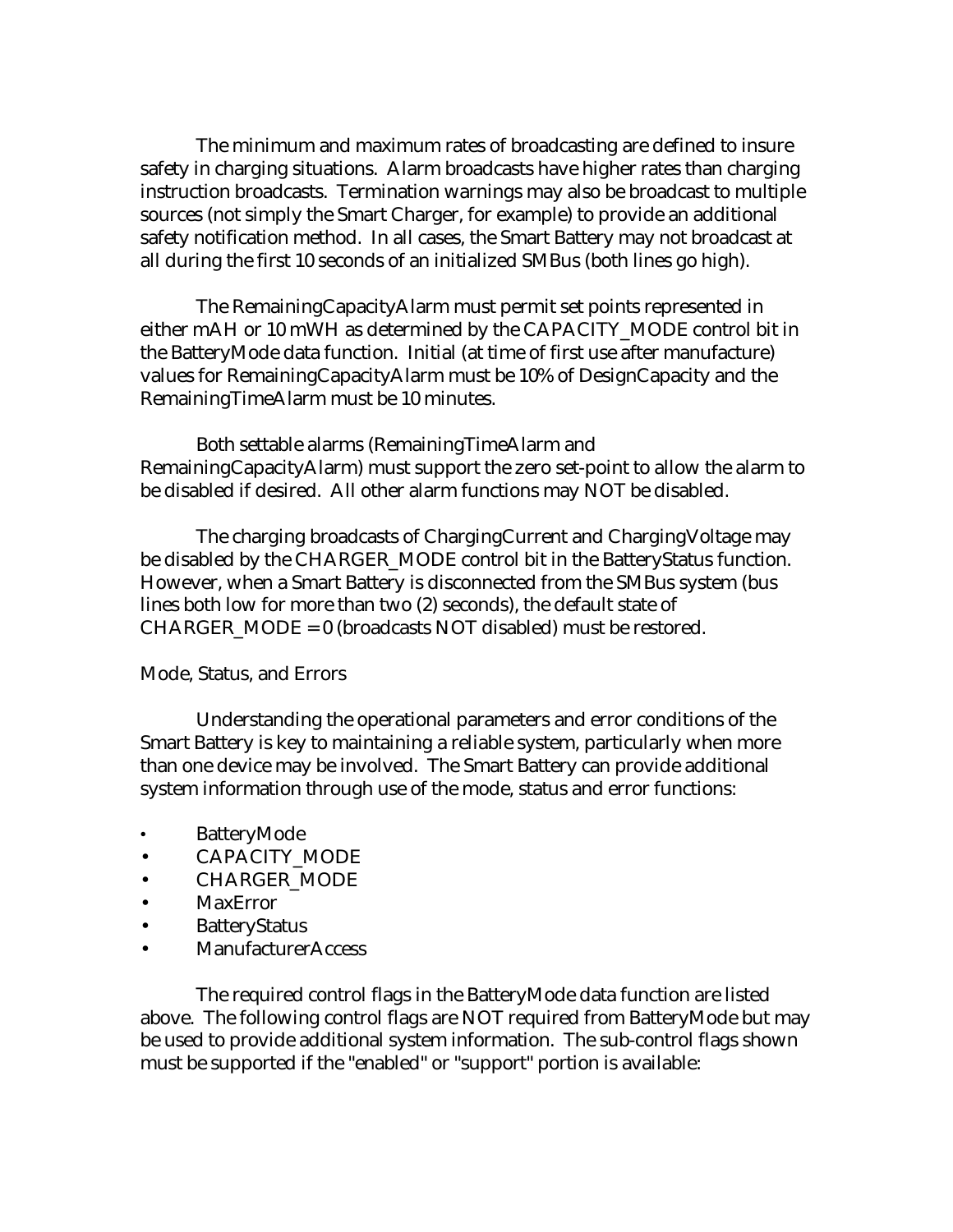- CHARGE\_CONTROLLER\_ENABLED
- INTERNAL CHARGE CONTROLLER
- PRIMARY\_BATTERY\_SUPPORT
- PRIMARY BATTERY

Default conditions require that the following BatteryMode control bits be cleared when a Smart Battery is disconnected from a SMBus system, both lines low for more than two (2) seconds:

- CAPACITY MODE
- CHARGER\_MODE
- CHARGE\_CONTROLLER\_ENABLED (if available)
- PRIMARY\_BATTERY (if available)

These defaults insure that a battery inserted into a system has a defined mode of operation.

### Historical and Identification

Background information and identification of the Smart Battery can be used when multiple battery systems are employed and when battery life has dropped to a point of poor performance. Historical information can then be used by the system to determine the best moment to replace the Smart Battery for a fresh one.

The data values are:

- CycleCount (integer count)
- DesignCapacity (mAH or 10 mWH)
- DesignVoltage (mV)
- SpecificationInfo (coded)
- ManufactureDate (coded)
- SerialNumber (integer number)
- ManufacturerName (string)
- DeviceName (string)
- DeviceChemistry (string)
- ManufacturerData (string)

Some values shown above are also used in the definitions of accuracy for other data functions.

### Benefits of Full Implementation